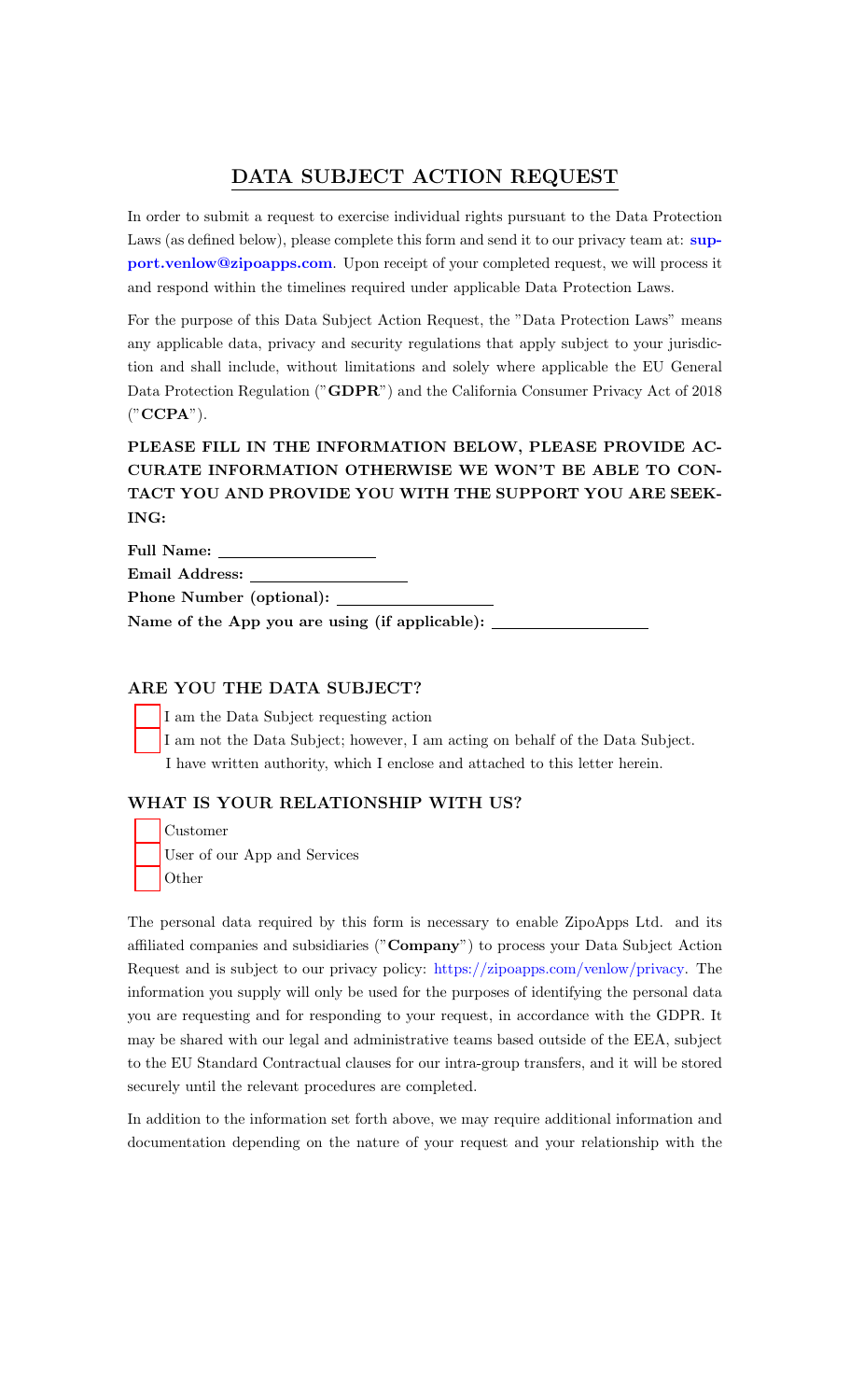Company. If additional information is needed to verify your identity, we will contact you immediately. Any identification documents sent to us should be transmitted through secure means of communication and should be photocopies or scanned images (do not send the originals).

Further please note, according to the CCPA your rights only apply to the Personal Information collected 12 months prior to the request and you are not entitled to submit more than 2 requests in a 12 months period. If you wish to exercise your right to opt-out please review our Do Not Sell Notice: [https://zipoapps.com/venlow/dns.](https://zipoapps.com/venlow/dns)

#### PLEASE CHECK THE APPLICABLE BOX:

|  | The right to access                                                                |
|--|------------------------------------------------------------------------------------|
|  | The right to rectification                                                         |
|  | The right to erasure                                                               |
|  | The right to restrict processing                                                   |
|  | The right to receive information of why and how you are processing my information  |
|  | The right to data portability                                                      |
|  | The right to receive a copy                                                        |
|  | The right to object                                                                |
|  | The right not to be subject to decisions based solely on automated decision-making |
|  | Other                                                                              |

## Substantiate the request - please provide additional information about your request:

Please provide as much detail as possible, such as relevant dates, references, etc. For further information regarding the rights of individuals in relation to their personal data, please see our Privacy policy

Please note that if you are making a Data Subject Action Request and the information you request reveals details directly or indirectly about another person, we will need to seek the consent of that person before we can disclose that information to you. In certain circumstances, where disclosure of part or all of the information you have requested would adversely affect the rights and freedoms of others, we may not be able to disclose the information to you, in which case you will be informed promptly and given full reasons for that decision. Please further note that information covered by a legal professional privilege or obligation cannot be disclosed.

Thank you for filling in the form, please send it to: [support.venlow@zipoapps.com.](mailto:support.venlow@zipoapps.com) We will process the request by the time spec